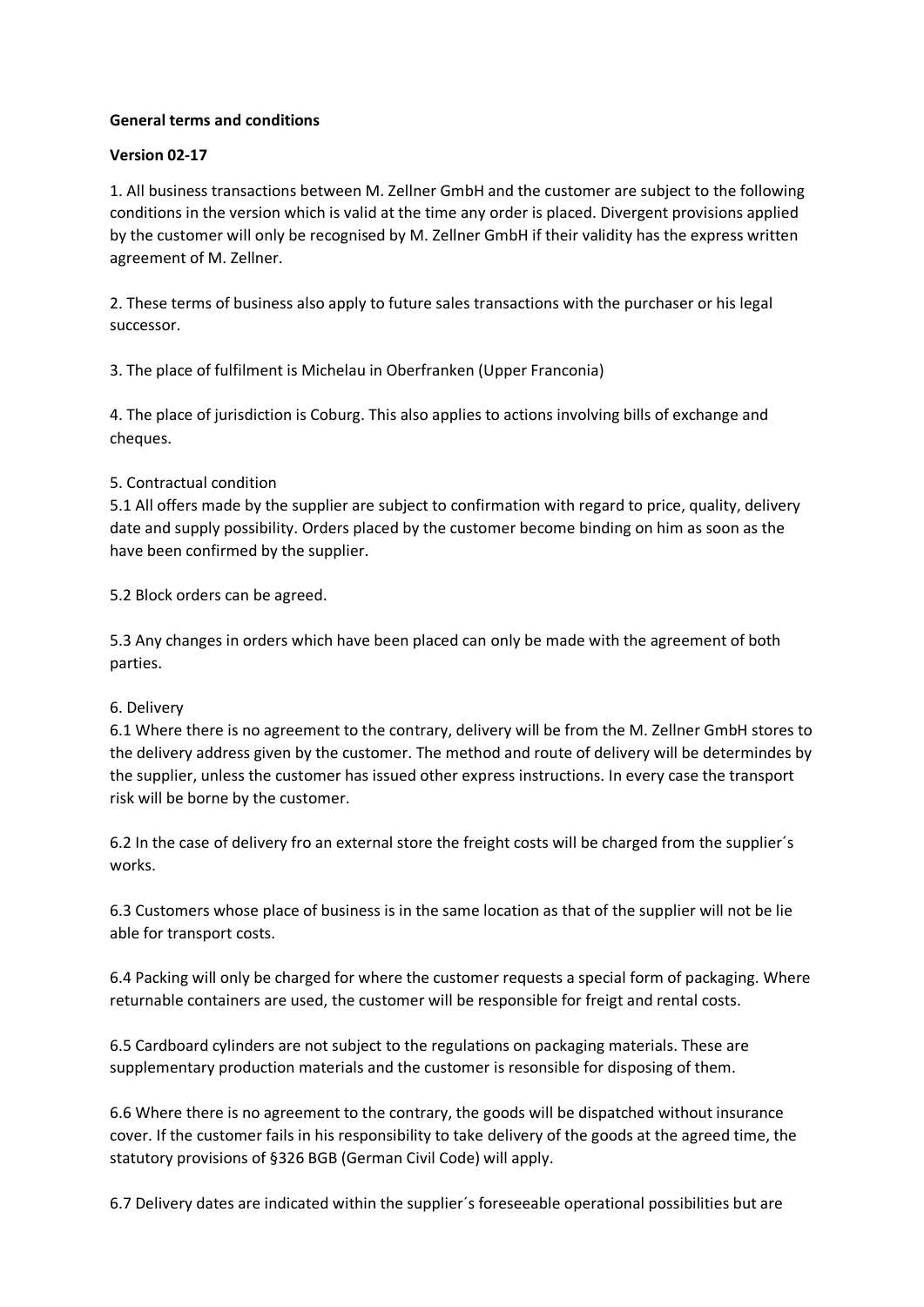non-binding. For all order we must reserve the right to deliever up to 10% above or below the specified quantity. The precondition for production and delivery is taht the raw materials and energy required to cover the order are available to the supplier in accordance with existing agreements. If problems arise the customer will be informed without delay that the ordered product will not be available and any payments made in advance will be refunded immediately.

6.8 Where an order is executed in the form of part shipments (call-off or contract orders) over a specific period of time, the customer agrees to inform the supplier in writing about the distribution of individual shipments. Such information must be provieded at a reasonable time in advance of the required delivery date. In case of call-off or contract orders without a fiex final date, delivery and acceptance must take place at the latest within 6 months after the conclusion of the contract.

# 7. Obstacles to delivery

7.1 In the event of force majeure, industrial disputes, official intervention or operational breakdowns for which the supplier is not responsible and which have lasted or will probably last longer than 1 week, the delivery period for acceptance will automatically be extended by the length of the obstacle, to a maximum of 5 weeks together with the extension period agreed in Par. 8 below. No extensions will be granted if the other party is not immediately informed about the reasons for the delay. Such information must be provied as soon as it becomes clear that the agreed delivery period cannot be met.

7.2 In the above case no claims for damages will be accepted.

## 8. Extension period

8.1 If the suplier cannot deliver on time, the customer will grant him an extension to the delivery period of 6 weeks, which can be made in writing after the expiry of the delivery period.

8.2 With the exception of liability resulting from gross negligence or deliberate breach of contract, any claims for damages will be limited to a maximum of 5% of the net price. Claims for remote loss are excluded.

#### 9. Complaints

Complaints regarding faulty or incomplete delivereies must be made by registered post within 5 days from the recipt of the googds at their destination. The goods which are complained about must be stored free of charge, because otherwise the right to make a claim will be forfeited. No claims will be recognised on the vasis of divergences in quality, colour, width, weight and equipment which should be acceptable to the customer or are unavoidable for technical reasons.

In the case of hidden defects the period for making a complaint is one month.

Where the clain is justified the goods will be taken back. The right to a replacement delivery is lost if delivery is not made within one month form the execution of the return. Only then will the customer have the right to claim damages on the basis of lost profit (to a maximum of 5% of the net price of our goods), less any expenses saved.

The customer has the right to insist on a reduction in the purchase price instead of the return of the goods. Claims for further loss are excluded.

The liability of the supplier will on no account exceed the invoice value of the delivered goods which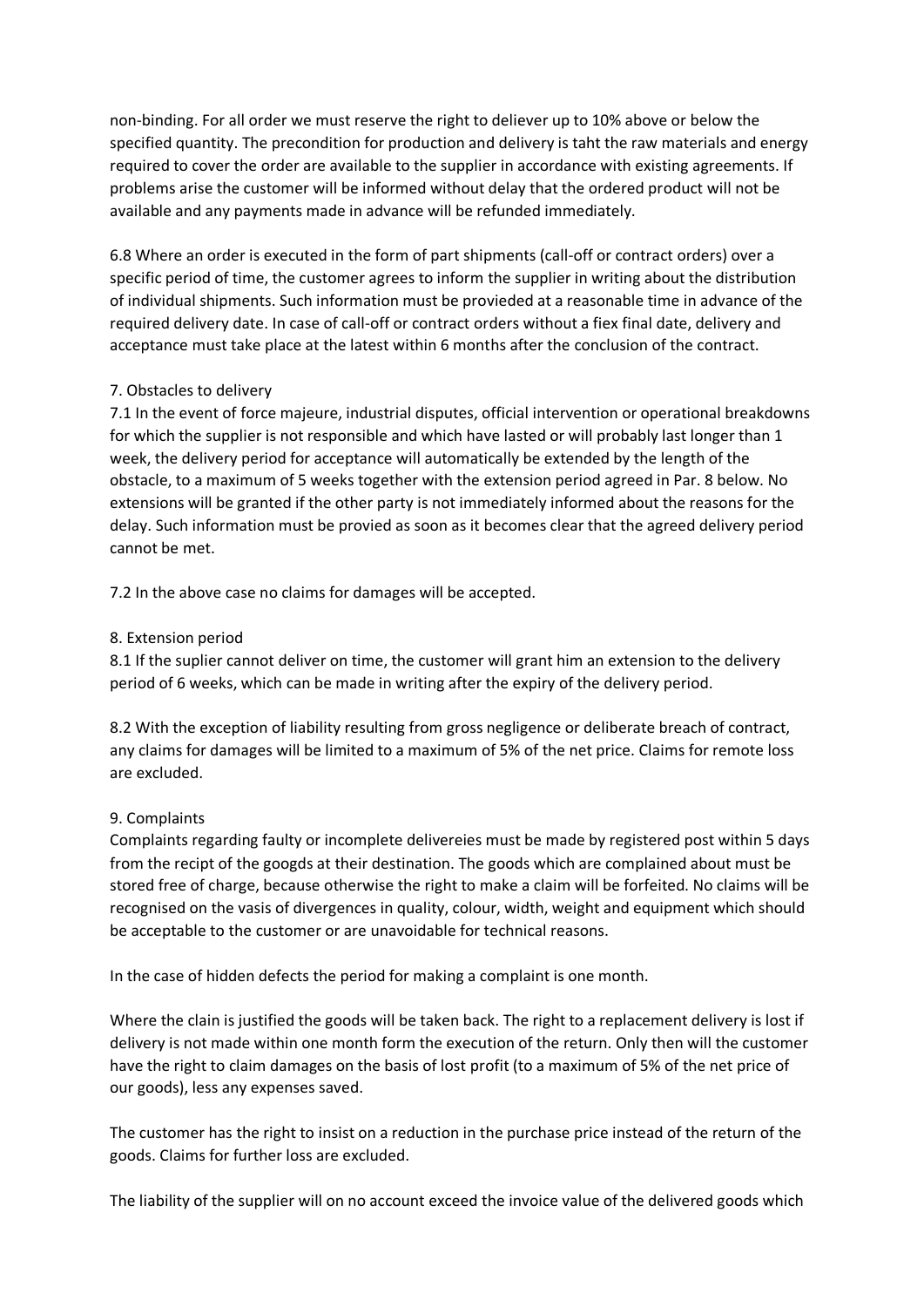are the subject of complaint. Complaints and claims under guarantees are excluded in the case of goods which are expressly sold as second-choice product or as a special offer.

The supplier accepts no liability for claims on the basis of defects which are intrinsic to the material used and are not the responsibility of the supplier. Liability is also excluded if the customer uses the textiles for the manufacture of goods for which they are not suited in accordance with the respective technical standard.

Any claims which are made do not remove the customer´s duty to meet his payment obligations in accordance with the agreements made.

The period of limitation is twety-four month from the date of delivery

## 10. The supplier´s liability

10.1 Where there is no agreement above to the contrary, the supplier's liability for damages - on any legal basis whatsoever - is excluded. Accordingly the supplier does not accept liability which are not directly related to the delivered goods themselves; in particular he accepts no liability for loss of profits or other financial damage which the customer may sustain. The above exclusion of liability does not apply to cases where the cause of the damage is due to deliberate actions or gross negligence, or where a claim is exerted on grounds of damage to life, limb or health. Nor does it apply to claims for damages which are made on the basis of the absence of a warranted property or a guarantee which has been made by the supplier. Finally it does not apply if the supplier negligently breaches a cardinal duty or a significant contractual provision. In this event the supplier's liability is limited to damages which would be predictable as being typical for the contract concerned. Where such liability is excluded or limited, this also applies to personal liability on the part of the supplier's officers, employees, representatives and assistants.

10.2 The above provisions do not apply where claims are exerted under §§ 1.4 of product liability regulations.

# 11. Invoice and payment

Where there is no express agreement to the contrary, all prices quoted are without VAT. The customer will pay the VAT at the rate which is legally prescribed on the day of delivery. Any subsequent legal changes will be debited or credited later, depending on the statutory requirement. The invoice will be issued on the day when the goods are delivered or made available. Payments will be offset against the oldest existing debt, including any accrued interest on arrears, regardless of whether the debt concerns goods, supplementary costs, discounting costs or other debts. The date of postage will determine the day on which payment is processed. For bank transfers the day before the amount is credited by the supplier's bank will be regarded as the date of payment.

# 12. Delay in payment

Where payment is not made by the due date, interest will be charged on arrears from the date of reminder at the level of the costs which the supplier would incur for bank credit. In this case the costs of reminders and collection will also be due for payment. If the customer is in arrears, the net amount of any invoices which are not yet due will also become due immediately. The supplier has no obligation to make further deliveries before the complete payment of outstanding invoice amounts together with interest on arrears.

If there is a significant deterioration in the customer's financial situation, the supplier has the right to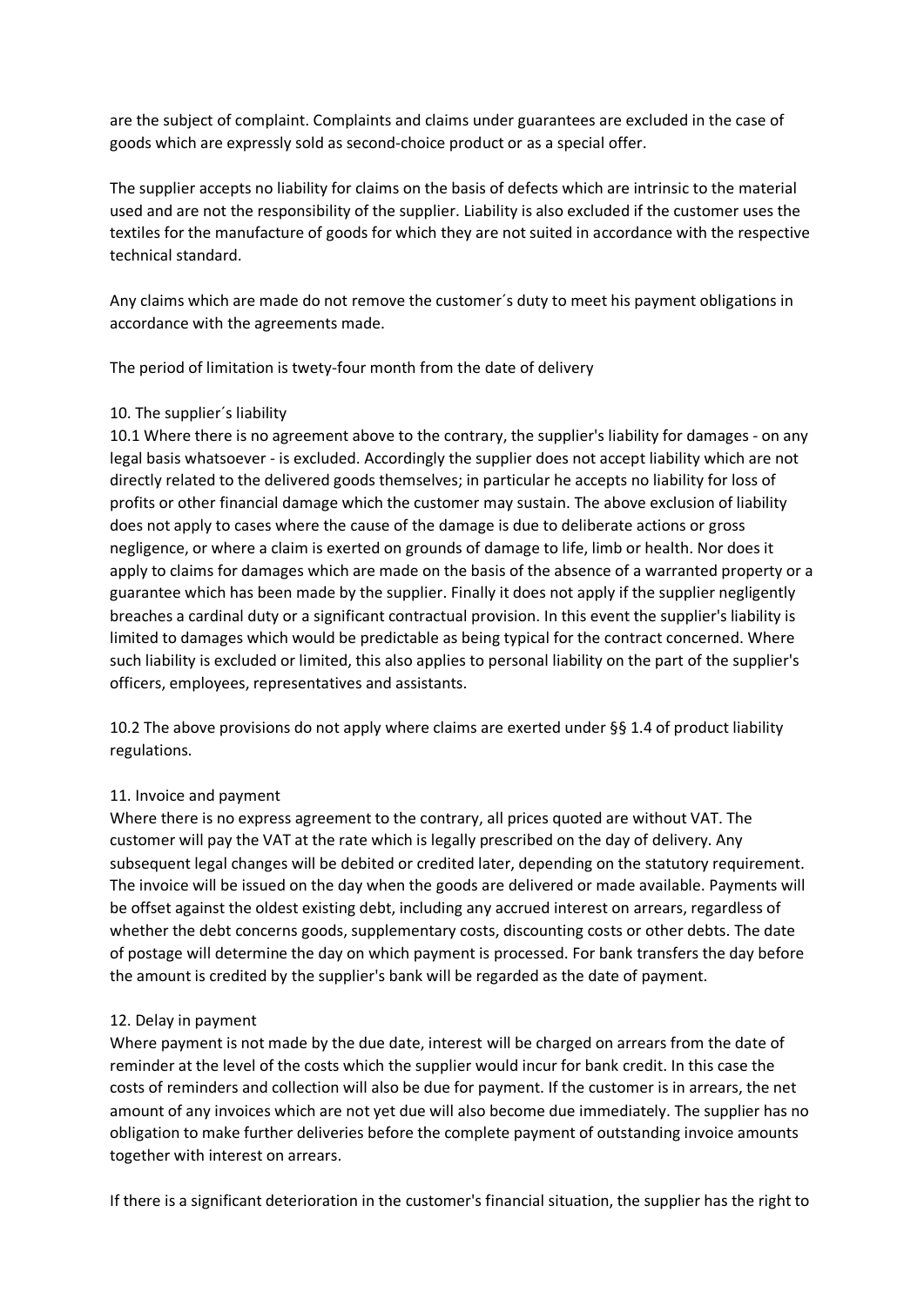demand payment in advance for any outstanding deliveries. Only counterclaims which are undisputed or have been legally confirmed may be offset by the customer against the claims of the supplier.

## 13. Method of payment

Payment can be made in cash, by bank transfer, post office bank transfer and by cheque, which may not be post-dated. Payment may also be made by credit card, if the supplier agrees to this when the order is accepted. Where bills of exchange are accepted for payment the customer will be responsible for refunding any costs and expenses which arise.

Any other form of payment will require the agreement of both parties.

## 14. Retention of title

14.1 All goods which have been supplied, including those already paid for, remain the property of the supplier until all claims arising out of the business relationship have been met, in particular any current account balances, and until any cheques or bills of exchange submitted in payment have been credited. This applies irrespective of whether the claims arise from the supply of goods, supplementary claims, or demands arising from other legal transactions.

14.2 The customer is responsible for insuring the goods against fire and theft, and to provide the supplier with evidence on request that such insurance cover has been obtained. If the customer does not meet such a request without delay, the supplier has the right to obtain insurance cover at the customer's expense.

14.3 The customer has the right, in the normal course of business, to sell to third parties any goods to which title is retained, or to use such goods in other ways, provided that the customer is not in arrears with his payments and assigns to the supplier any claims arising from the sale in accordance with Sections 14.3 and 14.4.

14.4 Retention of title to processed goods. If goods to which title is retained are processed, the following provision is agreed between the parties: the customer carries out the processing on the instructions and on behalf of the supplier. In accordance with this agreement the producer forgoes the acquisition of title by processing, and this title is acquired by the supplier. In addition the producer assigns the finished goods to the supplier (loan) in the form of anticipated constructive possession of chattels based on agreement. If materials are processed to which different suppliers have agreed extended retention of title, the supplier will, in accordance with the above agreements, acquire part title to the new goods at the moment such intermediate or finished products are created. Where processing takes place the agreements under Sections 14.2 and 14.3 will apply to the new goods.

14.5 Extended retention of title. As security for the supplier the customer will, on agreeing to purchase goods to which title is retained, assign to the supplier any claims which accrue to him out of the sale of goods to which title is retained. This applies regardless of whether the goods are in an unprocessed or processed condition, or have been processed together with other goods into a new product, to which the supplier has the right of title or partial title in accordance with the above agreements. The purchaser is granted authority to collect payment for the goods, provided he meets his payment obligations to the supplier punctually. If the customer is in arrears in meeting his payment obligations to the supplier, the supplier has the right to carry out the collection of payment for the goods. At his request he is to be provided with information about the customers and the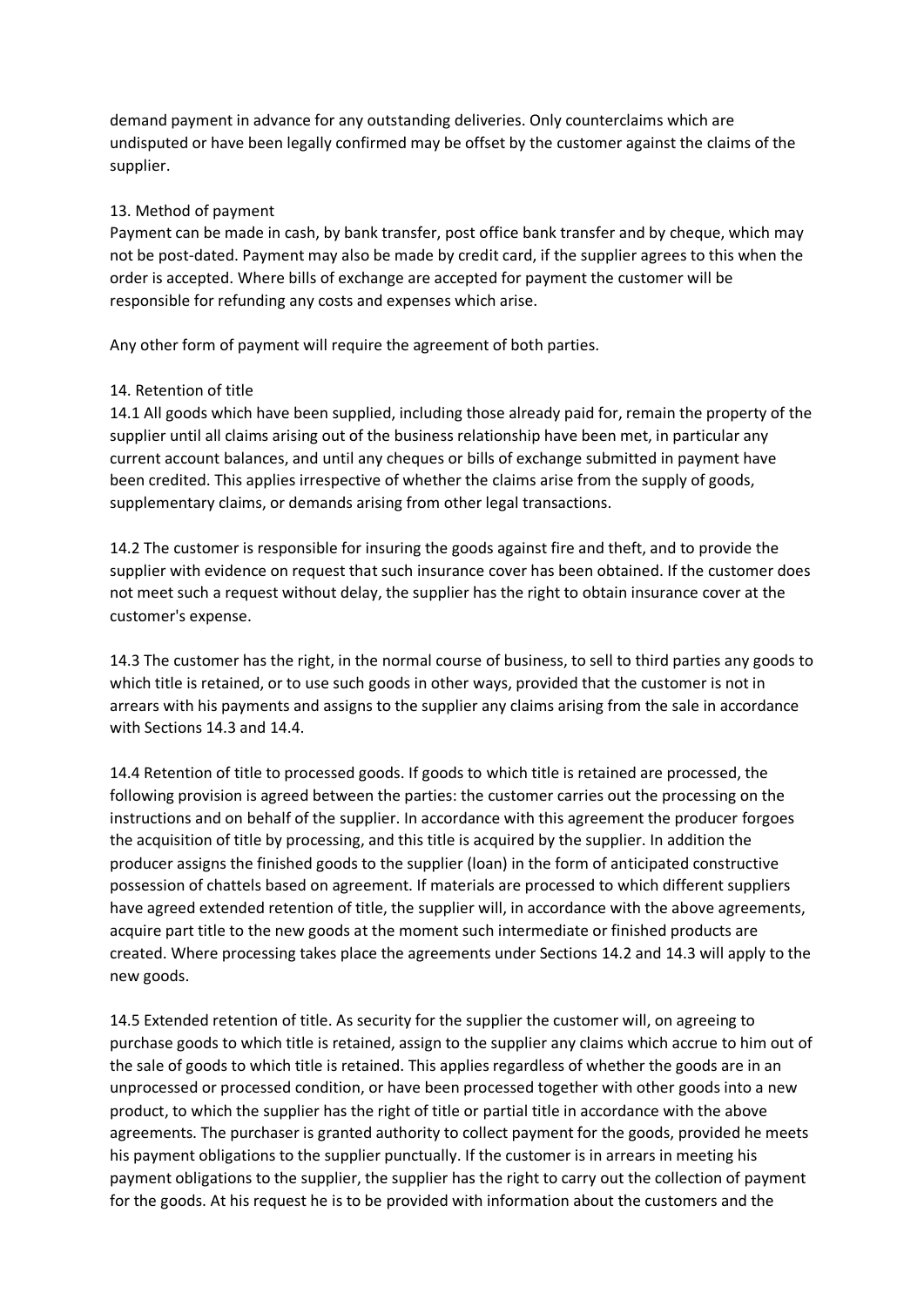amount etc. of the claims.

14.6 At the supplier's request the seller of the goods to which title is retained agrees to reassign any value which exceeds the claim by more than 20%.

14.7 If the customer is in arrears with payments, the supplier can at his discretion withdraw without delay from any or all of the contracts which exist between the parties. In this event, or if the customer stops making payments, or if the supplier has any other reason for assuming that the customer is not creditworthy or has lost his creditworthiness, the supplier has the right to demand the immediate return of any goods to which title is retained as security. If the supplier has seen good reason to exert his right of retention of title and to demand the return of goods already supplied or assigned as security, he can make use of the goods in accordance with the statutory regulations on the sale of pledged property, and to claim compensation for any deficiency in the proceeds together with any costs which arise.

## 15. Data protection

The customer agrees to personal data relating to his order being recorded electronically and processed for purposes of the business transactions in accordance with the relevant statutory provisions.

## 16. Applicable law

German law will apply, to the exclusion of UN law on contracts in the international sale of goods.

17. Supplementary special provisions relating to purchases through our e-shop 17.1 M. Zellner GmbH agrees to accept orders from the customer on the terms of the website. If there are errors in print or calculation on the website, M. Zellner GmbH has the right to withdraw from the order.

17.2 Right of revocation or return of the goods in accordance with § 3 FernAbsG For his part the customer can in writing (including email) or by returning the goods within two weeks after their receipt (or by returning the first part shipment) revoke the contract concluded with M. Zellner GmbH. Where the order including the valid rate of VAT amounts to more than 40 euros, M. Zellner GmbH will refund the return costs.

It is hereby agreed that M. Zellner GmbH can withhold any reduction in the value of the goods resulting from the fact that the goods have been taken into use.

17.3 No right of revocation or return in accordance with § 3 FernAbsG exists for goods which have been produced to the customer's specifications or are provided with additional features.

17.4Consumer complaint agency In the case of online sales to private individuals, we are prepared to take part in dispute settlement proceedings before a consumer slaying point. The competent arbitration body is: Allgemeine Verbraucherschlichtungsstelle des Zentrums für Schlichtung e. V. Straßburger Str. 8, 77694 Kehl Phone: +49 7851 79579 40 Fax: +49 7851 79579 41 Internet: www.verbraucher-schlichter.de E-mail address: [mail@verbraucher-schlichter.de](mailto:mail@verbraucher-schlichter.de) If any of the above provisions should prove to be invalid, the parties will replace it with a provision